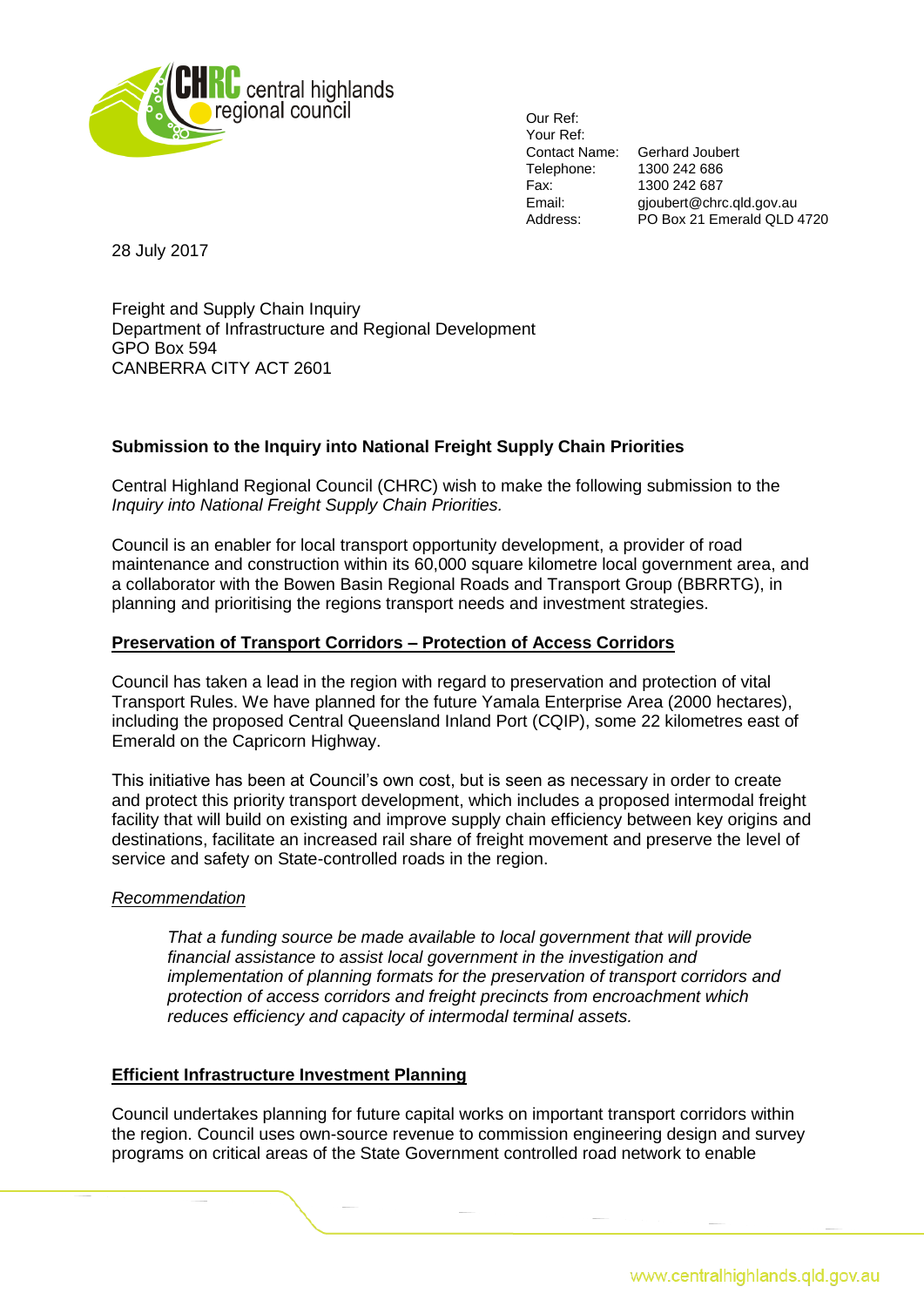

Our Ref: Your Ref: Contact Name: Gerhard Joubert Telephone: 1300 242 686 Fax: 1300 242 687<br>
Fmail: 0.01 pinupert@chro

gjoubert@chrc.qld.gov.au Address: PO Box 21 Emerald QLD 4720

lobbying to the State Transport Authority for funding. The critical areas are identified by the transport industry and local community as being hindrances to efficient transport operation and safety concerns to the community, who use these transport corridors on a daily basis for education, health and social business.

The State Government controlled roads identified for planning and design works are:

- Springsure-Tambo Road 116 km gravel formed road
- Duaringa-Bauhinia Road 28 km gravel formed road
- Taroom-Bauhinia Road 115 km gravel formed road

These transport routes also contain "First Mile – Last Mile" issues. The extensive gravel pavements on these three freight routes provide a network that was never built for the current freight use, which results in road safety issues. The need for trailer hitching/checking points to ensure safe loads and livestock welfare is vital, to improve the efficiency along these routes.

These extensive unsealed roads all feed into the National Key Freight Routes, in particular the Capricorn Highway and the Dawson Highway in Central Queensland.

Being unsealed, freight movements are generally restricted to less efficient B Double and Type 1 Road Trains. Sufficient investment is required to improve the pavement to a seal standard that will allow more efficient trailer configurations.

### *Recommendation*

*That a funding source be made available for State and Local Governments to have full engineering design and survey completed on freight routes that compliment/feed into the National Key Freight Routes. This would allow long term planning for road upgrades to a seal standard that would be suitable for more efficient trailer configurations to use these particular roads.* 

## **Regional Strategic Roads.**

Within the Central Highlands Regional Council area are two transport routes, namely the Springsure – Tambo Road and the Duaringa – Bauhinia Road. Whilst being important for transport, these roads also are strategic through their valuable contribution to Tourism, Education (School bus routes), medical access and Community Social wellbeing.

Both roads are feeder routes to the Rockhampton beef markets, bringing cattle from the far western areas of Queensland and the southern part of Central Queensland. Trailer configurations are restricted because of the gradients on the unsealed sections of the two roads, and animal welfare issues relating to cattle being transported in the third trailer on type 2 Road-trains, because of the dust created by the prime-mover and the two leading trailers.